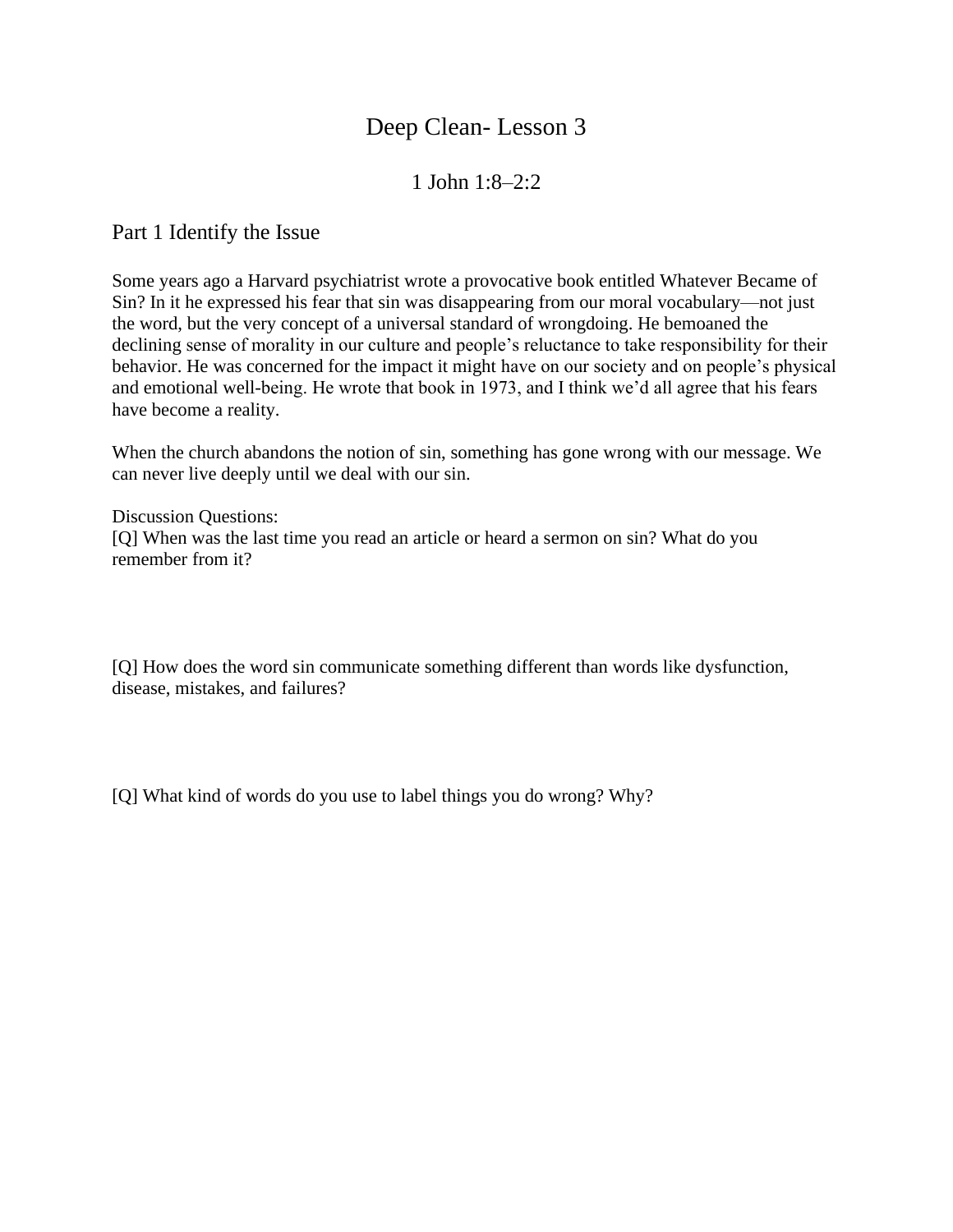## Part 2 Discover the Eternal Principles Teaching Point One: We are sinful by nature and choice.

Read 1 John 1:8–10.

In these verses, John confronts two mistaken ideas people tend to have about sin—in his own day as well as in ours. The first mistaken idea is that sin is not a problem. Look again at verse 8: "If we claim to be without sin, we deceive ourselves and the truth is not in us." A more literal translation would be, "If we say we have no sin . . ." That expression, to "have sin," is an unusual one, which is probably why the translators tried to improve it a bit. John is the only biblical. writer to use that exact expression. He's describing sin as a condition rather than an act. To say that we "have sin" is to say that we have a moral problem, an underlying principle at work in our beings, a disposition toward disobedience. It's not just that we do wrong things; it's that there's something wrong with us, in us. The second mistaken idea people have about sin is this: sin is not a problem for me. In other words, other human beings may have a problem with sin, but I don't. I've gotten beyond it. Look at verse 10: "If we claim we have not sinned, we make him out to be a liar and his word has no place in our lives." Here John is not talking about sin as a condition, but sin as an action, a behavior. Apparently, there were some teachers and believers in the church who claimed they had achieved a level of spirituality in which they no longer succumbed to sin.

John refutes both lines of thinking. If we think human beings don't have a sin problem, we're deluding ourselves. And if we claim that we haven't sinned, we're making God out to be a liar. That's pretty strong language. But John knows we can never live deeply until we face the reality of sin.

The reality is we are sinners by nature and by choice. In other words, we have a disposition toward sin and we commit sins. John is not the only biblical writer to make the point.

[Q] Read Psalm 51:3–5 and Romans 3:22–23. How do both of these passages make clear that we not only have sinful actions but sinful natures?

[Q] How is having a sinful nature different than saying that human beings are evil through and through or that they never get it right?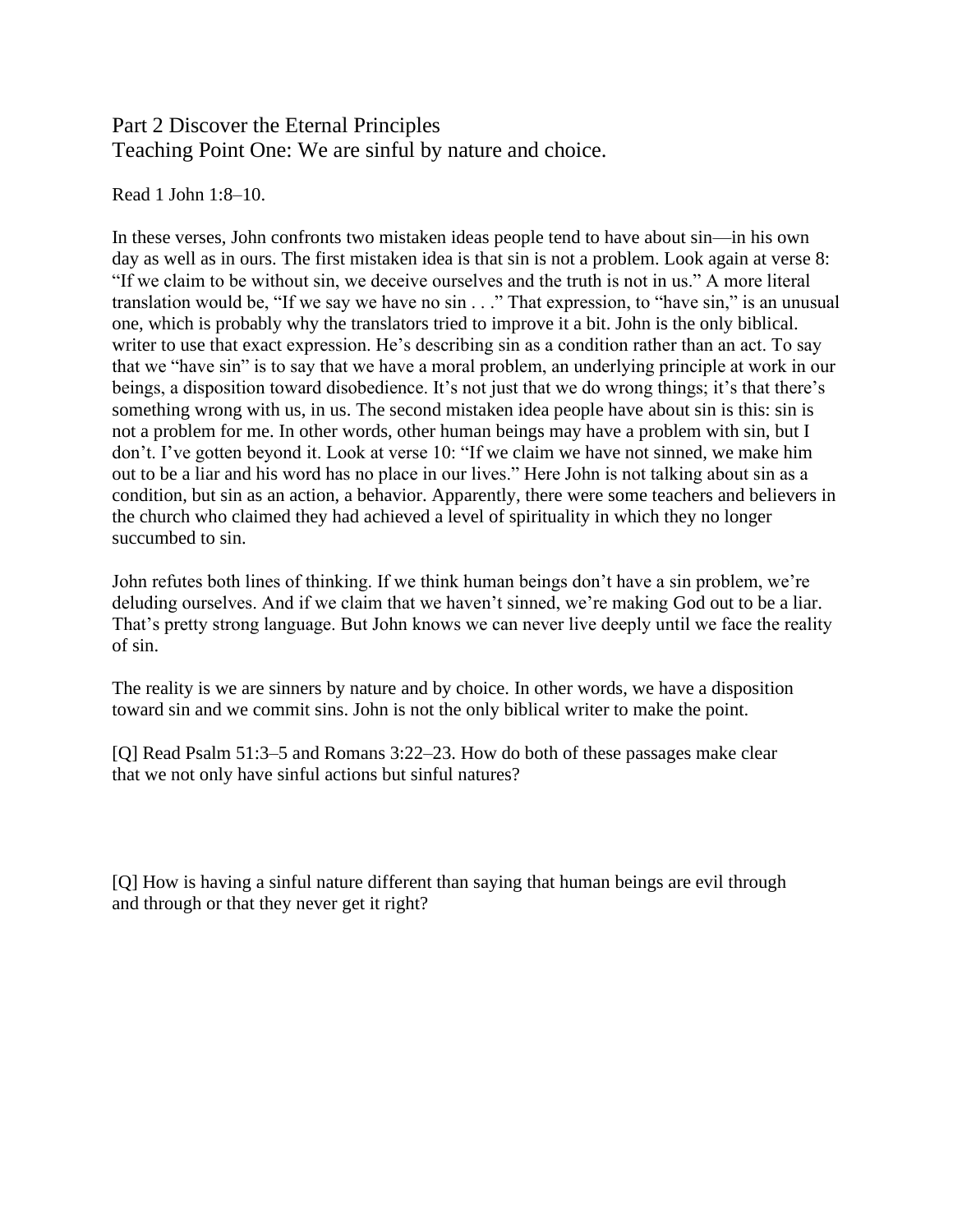**Note**: The Bible is clear that human beings are created in God's image; our very nature is designed to reflect His goodness, love, justice, and beauty. And sometimes, often times, we do get it right. It's just that ever since the fall of the first man and woman, human beings have this skew in our nature away from God and His goodness- this disposition to do the wrong this, to hurt people that we love, and to trash what God meat to be beautiful. Our very nature is shot through with these tendencies.

Teaching Point Two: We must get rid of our sin.

So what do we do with our sin? We've got a few options. We could ignore it. We could try not to think about it and make excuses for it. None of us would claim to deny sin, but practically speaking, we choose to ignore it—we minimize it, rationalize it, and learn to live with it. It's really just a cover-up, like John says. We don't want to admit to ourselves and God that we have a problem.

Another option is to obsess over it—to punish ourselves for it, to beat ourselves up over it, to wallow in guilt, shame, and regret. The problem with obsessing is that it only serves to drive us deeper into our sin and further from God, others, and our true selves.

[Q] Which of these two things do you tend toward—ignoring sin or obsessing over it?

[Q] Neither one removes the guilt, and neither one restores us to relationship with God and others. What does remove sin and restore us according to 1 John 1:9?

[Q] Why is confession so hard for us?